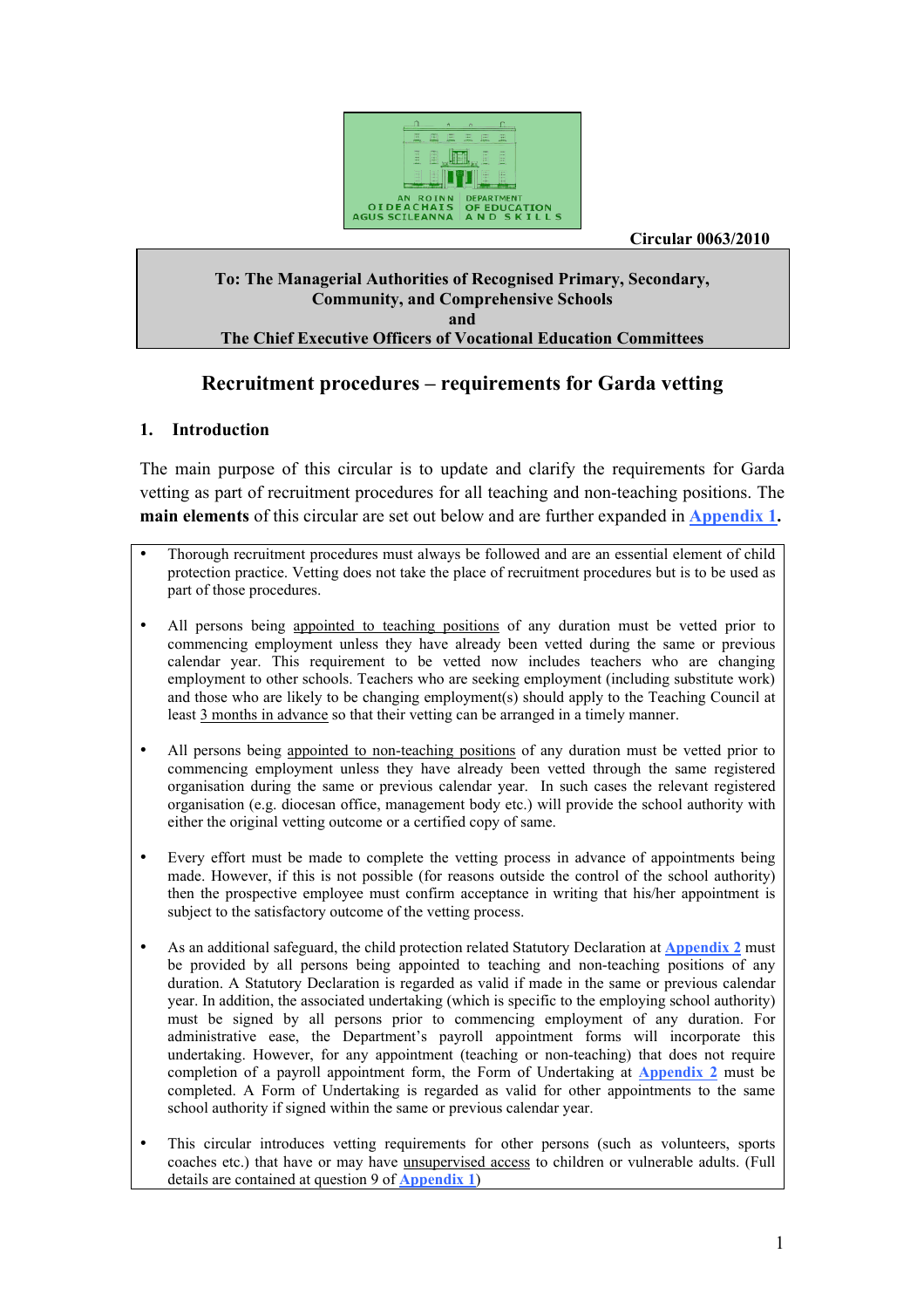## **2. Definitions**

In this circular except where the context requires otherwise –

 "**applicant**" refers to the person in respect of whom the vetting application is being made.

"**authorised signatory**" is the person in the registered organisation nominated to act as a conduit between the school and the Garda Central Vetting Unit.

"**calendar year**" refers to the twelve-month period commencing January 1<sup>st</sup> and ending on December  $31<sup>st</sup>$ .

"**GCVU**" is the Garda Central Vetting Unit.

 "**registered organisation**" refers to an organisation registered with the Garda Central Vetting Unit.

"**school authority**" refers to the relevant managerial authority for the school concerned i.e. the relevant VEC in the case of VEC schools and board of management/manager in the case of all other schools.

"**school contact person**" is the person designated by the school to liaise with the authorised signatory. The school contact person will usually be the chairperson of the Board of Management or the principal. The school authority should also designate a person to deputise for the contact person during his/her absence

## **3. General**

This circular replaces Circular 0094/2006 and the vetting requirements in the "Constitution of Boards and Rules of Procedure" booklet published in October 2007. The vetting arrangements set out in this circular apply in all recognised primary and post-primary schools and any other state funded centres of education for children or vulnerable adults.

The requirements of this circular come into effect from **1 January 2011.** It is the responsibility of each relevant school authority to have in place the necessary policy and procedures to ensure compliance with this circular.

As confidentiality is absolutely essential in the processing of vetting applications it is vital to ensure that the appropriate security arrangements are in place at all stages of the vetting process to protect the security, confidentiality and integrity of all personal data of applicants. All data must be managed within the statutory provisions of the Data Protection Acts.

Any person who refuses to be vetted cannot be appointed or engaged by the school in any capacity including in a voluntary role.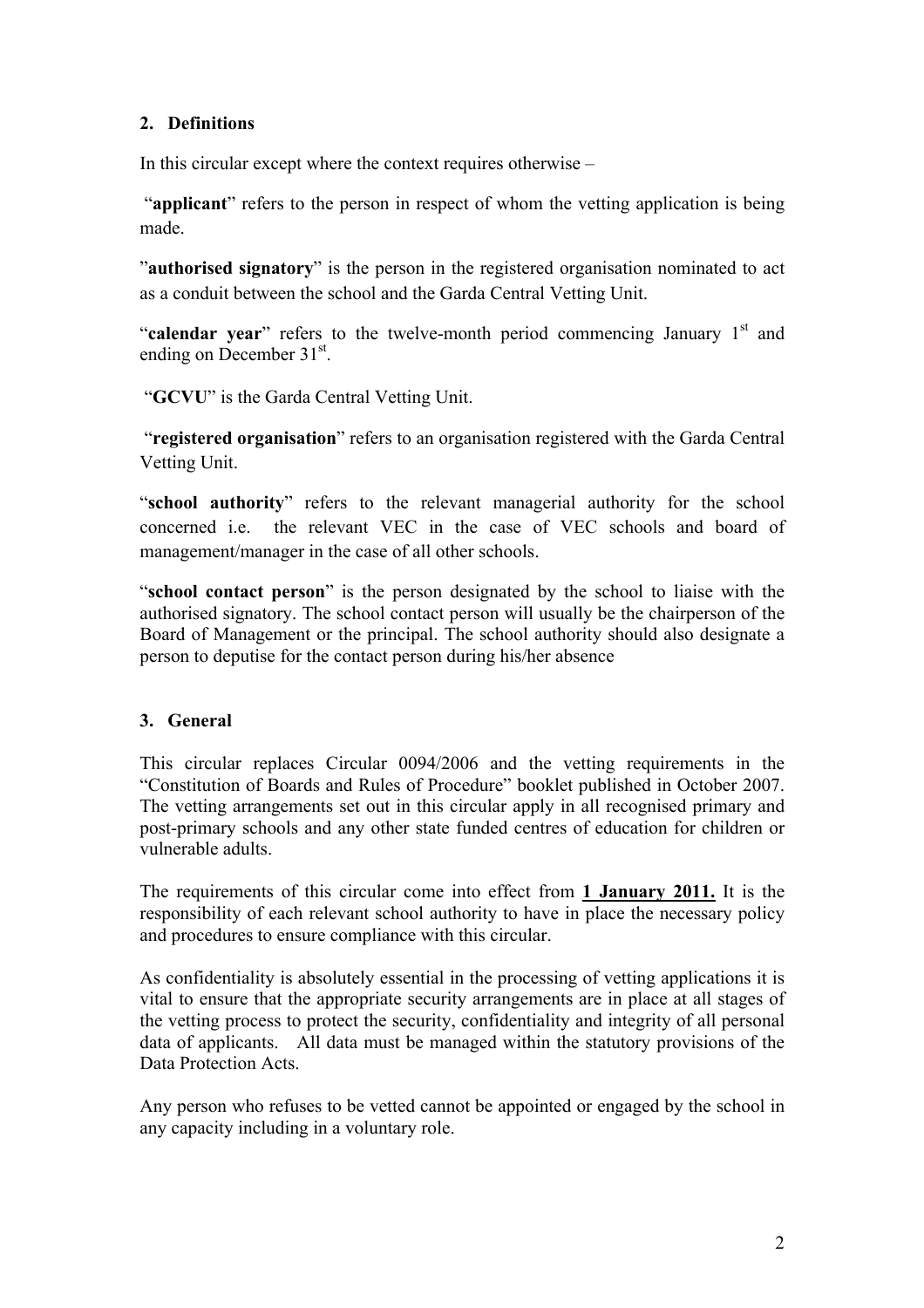It is important to note that facts or information may come to the attention of a school authority, through the vetting process, as part of recruitment procedures or at a later stage which call into question a person's suitability, from a child protection perspective, to work with children or vulnerable adults. It will be a matter for the school authority to consider all the circumstances of the case, give due weight to all relevant factors and afford fair procedures to the individual concerned before making a decision. This will naturally have to be assessed on a case by case basis.

### **4. Recruitment procedures**

Thorough recruitment procedures are an essential element of child protection practice and should include seeking and following up of references and ensuring that any unexplained gaps in employment records/curriculum vitae are satisfactorily accounted for. Vetting should not take the place of recruitment procedures but must be used as part of those procedures.

School authorities should be conscious of their responsibilities, including those related to child protection, when requested to furnish a reference in respect of a particular individual.

## **5**. **Frequently Asked Questions (FAQs)**

This circular's requirements in relation to vetting are expanded further in a Question and Answer format in **Appendix 1** of this circular.

#### **6. Queries in relation to this circular**

Queries in relation to individual applications for vetting should be raised in the first instance with the relevant registered organisation (Teaching Council, diocesan office, management body or VEC etc.).

General queries in relation to this circular should be e-mailed to the Department at:

schoolgovernance@education.gov.ie

#### **7. Dissemination of circular**

A copy of this circular should be provided to members of the board of management and the staff of each school. A copy should also be provided to the parents association. This circular may be accessed on the Department of Education and Skills website at www.education.ie. An Irish version of this circular is also available on the Department's website.

Hubert Loftus Principal Officer School Governance Section.

November 2010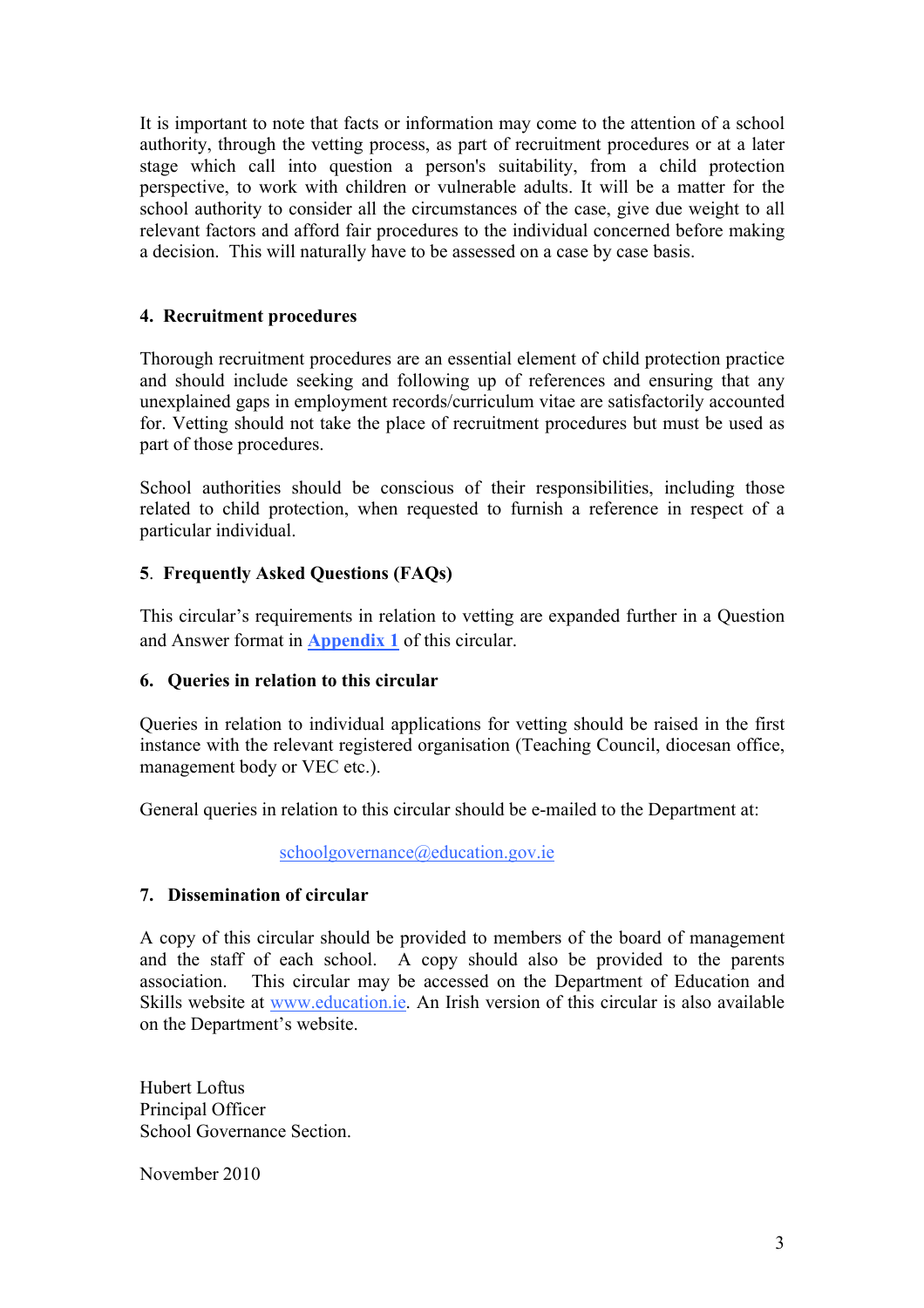# **Appendix 1 - Frequently Asked Questions (FAQs)**

The vetting process and this circular's requirements in relation to vetting are expanded further in the Question and Answer format below:

- 1. What is Garda vetting?
- 2. Who must be vetted?
- 3. When should the vetting process commence?
- 4. What happens if an appointment to a teaching or non-teaching position needs to be made and the vetting process is not fully completed?
- 5. What is the role of school authorities in the vetting process?
- 6. What is the vetting process for persons being appointed to teaching positions?
- 7. What is the vetting process for persons being appointed to non-teaching positions?
- 8. Do student teachers need to be vetted?
- 9. What is the vetting process for other persons (non-employees) such as volunteers, sports coaches etc.?
- 10. Who must complete the Statutory Declaration and Form of Undertaking at Appendix 2 of this circular?
- 11. What is the position in relation to the vetting of existing teachers?
- 12. What is the position in relation to the vetting of existing non-teaching staff?
- 13. What is the position in relation to the vetting of persons employed in the conduct of the annual state examinations?
- 14. Is there more detailed guidance available on the vetting process?

## **1. What is Garda Vetting?**

Vetting is conducted by the Garda Central Vetting Unit (GCVU). The function of the GCVU is to provide to a registered organisation a statement which gives details of all convictions and/or prosecutions, successful or not, pending or completed in relation to the applicant for vetting.

Garda vetting does not provide clearance for persons to work with children. It simply provides the above information to the registered organisation.

The Garda Central Vetting Unit does not liaise directly with individual applicants or schools. The GCVU issues the relevant disclosure only to an authorised person within a registered organisation for Garda vetting.

Garda vetting may be conducted in respect of an individual over 18 years of age on his/her written authorisation. Where the individual is between the ages of 16 and 18 years, in addition to the written authorisation of the individual, the written authorisation of the individual's parents/legal guardians will also be required. Garda vetting is not conducted in respect of individuals under the age of 16 years.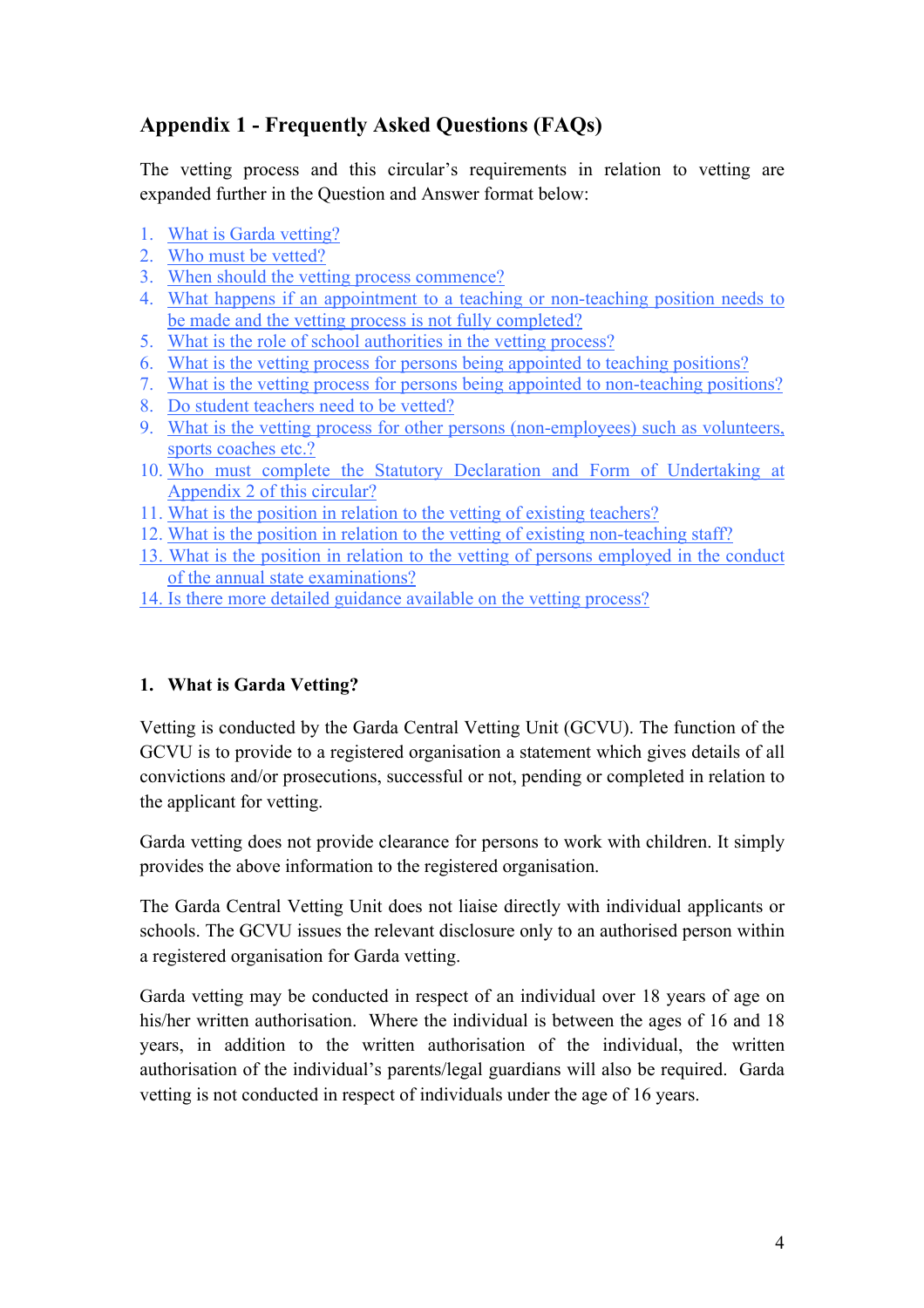#### **2. Who must be vetted?**

The categories of persons who must be vetted are set out below. It is important to note that any person who refuses to be vetted cannot be appointed or engaged by the school in any capacity including in a voluntary role.

(a) All persons being appointed to **teaching positions** must be vetted prior to commencing employment unless they have already been vetted during the same or previous calendar year. The requirement for vetting applies in respect of all types of appointment of any duration including full-time, part-time and substitute positions.

This requirement to be vetted applies at the time a teacher is commencing employment of any duration and includes those teachers who are changing employments e.g. moving between schools on transfer, redeployment etc..

Although not changing employer, teachers who are returning to work after a leave of absence of 2 or more years must also be vetted.

The requirement to be vetted does not apply in the case of:

- A teacher who transfers between schools that are part of the same VEC  $\alpha r$
- A teacher who is being re-employed by the same school authority provided there is no gap (other than school holidays) immediately prior to the re-employment and the teacher has been previously vetted for the initial employment with that school authority.

Teachers who are seeking employment (including substitute work) and those likely to be changing employment(s) should apply to the Teaching Council at least 3 months in advance so that their vetting can be arranged in a timely manner.

(b) All persons being appointed to **non-teaching positions** must be vetted prior to commencing employment unless they have already been vetted through the same registered organisation during the same or previous calendar year. In such cases the relevant registered organisation (e.g. diocesan office, management body etc.) will provide the school authority with a certified copy of the previous vetting outcome.

The requirement for vetting applies in respect of all types of appointment of any duration including full-time, part-time and substitute positions.

This requirement to be vetted applies at the time the person is commencing employment of any duration and includes those persons who are changing employments e.g. moving between schools etc.

Although not changing employer, any person who is returning to work after a leave of absence of 2 or more years must also be vetted.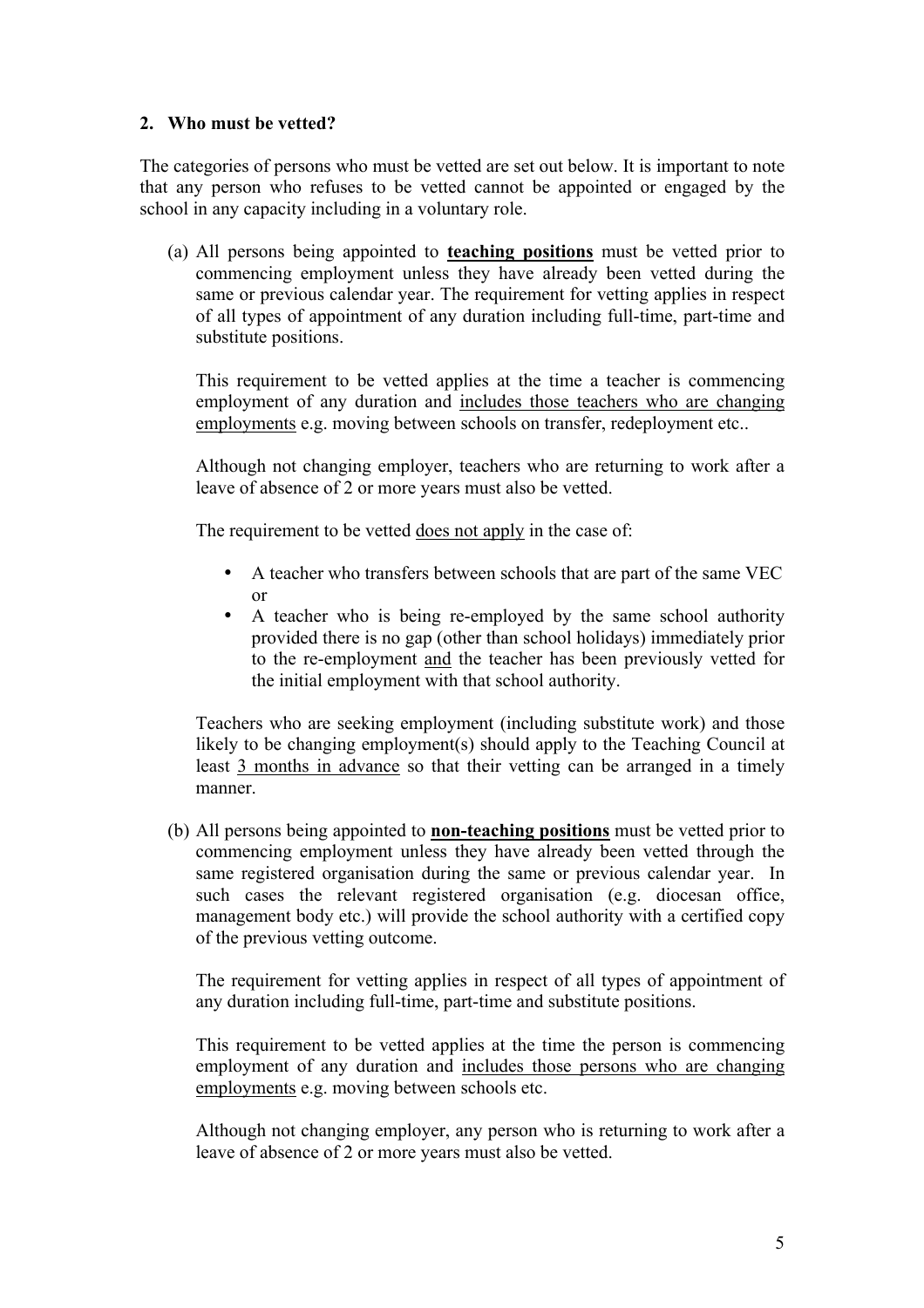The requirement to be vetted does not apply in the case of:

- A person who transfers between schools that are part of the same VEC or
- A person who is being re-employed by the same school authority provided there is no gap (other than school holidays) immediately prior to the re-employment and the person has been previously vetted for the initial employment with that school authority.
- (c) **Any other persons** (non-employees) such as volunteers, sports coaches, etc. who have, or may have, unsupervised access to children or vulnerable adults must be vetted unless they have already been vetted within the previous 5 year period. This requirement to be vetted applies in respect of all such persons who have or may have unsupervised access to children or vulnerable adults and who, at the date of this circular or in the future, are engaged by the school in any such capacity. A non-exhaustive list of examples of persons to whom this section may apply include those involved in extracurricular activities, volunteers, sports coaches, external tutors or other persons engaged by the school to assist in and support school activities.

Vetting of these persons should, where possible, be done by the relevant sporting, voluntary or community organisation.

#### **3. When should the vetting process commence?**

Teachers who are seeking employment (including substitute work) and those teachers who are likely to be changing employment(s) should apply to the Teaching Council at least **3 months in advance** so that their vetting can be arranged in a timely manner.

Some prospective employees for teaching positions may already have been vetted during the same or previous calendar year and will therefore be able to provide the original vetting letter that they received from the Teaching Council. The school authority must view the teacher's original vetting letter and retain a copy for its records.

Some prospective employees for non-teaching positions may also have been vetted during the same or previous calendar year. In some cases the prospective employee may have been vetted in the same or previous calendar year in respect of employment in another school that comes within the ambit of the same registered organisation. In such cases the school authority must obtain a certified copy of the vetting outcome from the authorised signatory in the relevant registered organisation.

Otherwise, the school authority must ensure that the application for vetting is submitted immediately following the conclusion of the selection process.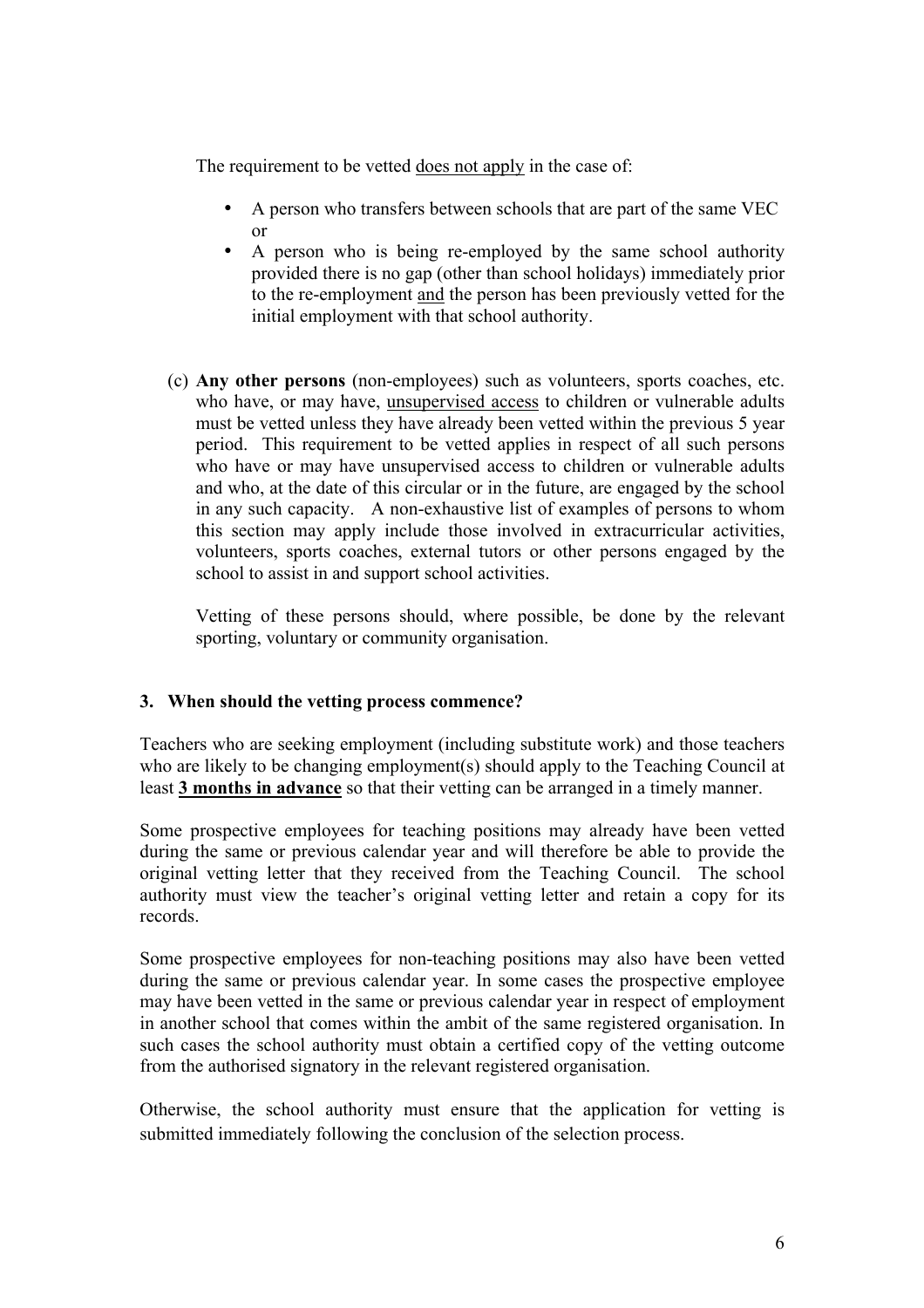## **4. What happens if an appointment to a teaching or non-teaching position needs to be made and the vetting process is not fully completed?**

Every effort must be made to complete the vetting process in advance of appointments being made. However, in certain circumstances, it may be the case that even though the vetting application has been submitted at the earliest stage, it may not be possible (for reasons outside the control of the school authority) to have the vetting process completed in advance of an appointment being made. In such cases, the prospective employee must be informed in the letter of appointment or separately in writing that his/her appointment is subject to the satisfactory outcome of the vetting process.

The prospective employee must confirm in writing his/her acceptance of this condition prior to commencing employment. Where possible, the school authority must minimise the occasions when such a person has unsupervised access to children or vulnerable adults.

If, on receipt of the outcome of the vetting application and having followed appropriate due process, the school authority considers that the person concerned is not suitable for appointment, then the appointment must be terminated.

### **5. What is the role of school authorities in the vetting process?**

It is the responsibility of the relevant school authority to have in place the necessary policy and procedures to ensure compliance with the requirements set out in this circular.

The school authority must designate one person as a contact person for the purpose of liaising with the authorised signatory in relation to vetting applications on behalf of the school. The school contact person will usually be the chairperson of the board of management or the principal. The school authority should also designate a person to deputise for the contact person during his/her absence.

A key issue for a school authority is to determine whether any disclosure as a result of the vetting application would render a person unsuitable for employment/engagement by the school.

It should be borne in mind by the school authority that the fact that a person has a conviction does not automatically render that person unsuitable to work with children or vulnerable adults. The primary criterion in assessing the significance of the conviction or other aspect of the disclosure is its relevance to child protection. An objective and balanced approach is critical in this regard. It is for the school authority to make a judgement as to the person's suitability.

The Teaching Council, in the context of registration, has guidelines for assessing vetting disclosures that have convictions and/or prosecutions pending. This guidance is available on the Teaching Council website and is an important source of reference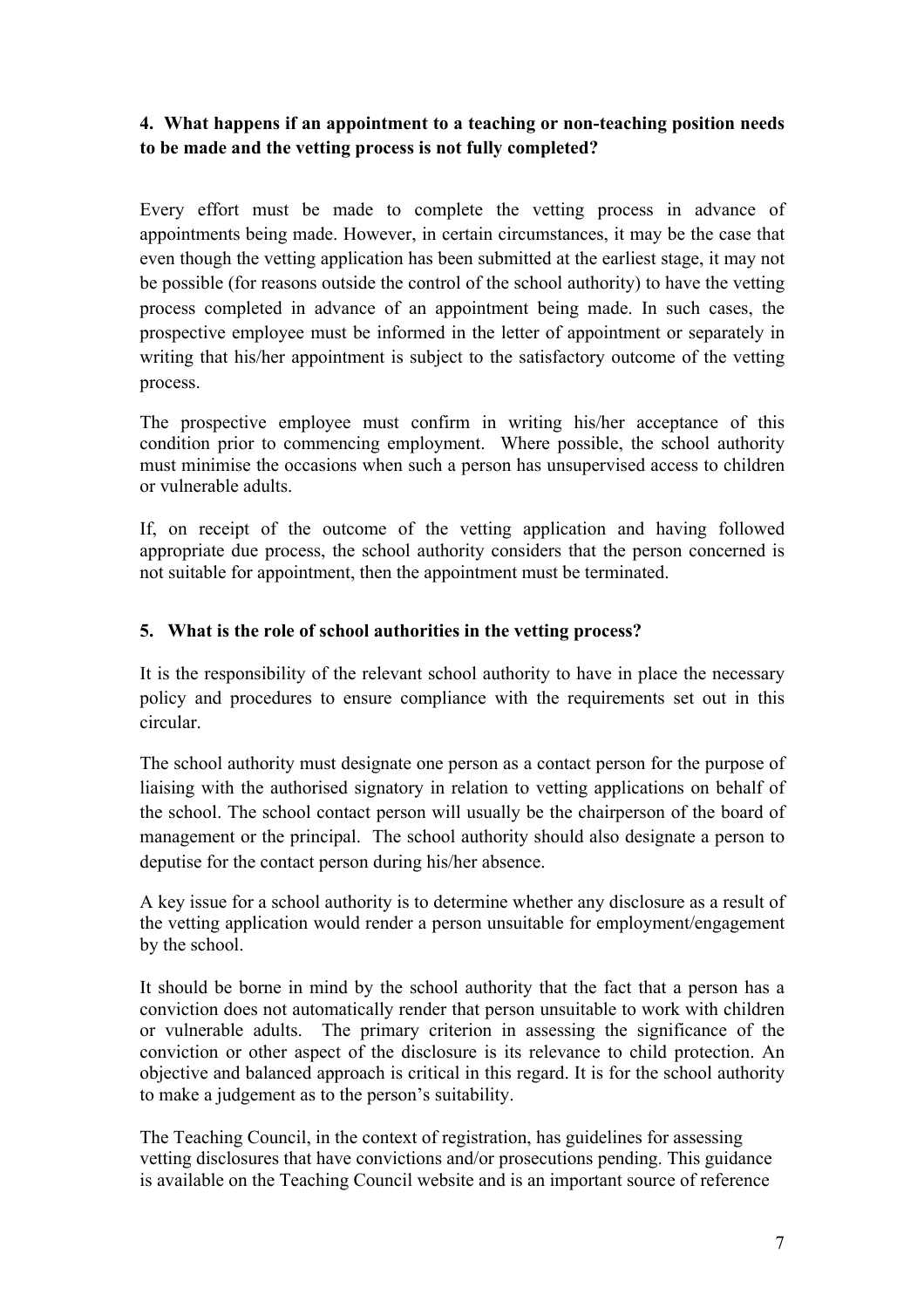It is important to note that thorough recruitment procedures are an essential element of child protection practice and should include seeking and following up of references and ensuring that any unexplained gaps in employment records/curriculum vitae are satisfactorily accounted for. Vetting should not take the place of recruitment procedures but must be used as part of those procedures.

#### **6. What is the vetting process for persons being appointed to teaching positions?**

The Teaching Council is the registered organisation that liaises with the GCVU for the vetting of teachers. The Teaching Council will only arrange vetting of teachers who have registered with it or persons who have applied to register with it. Persons who are eligible to apply to register with the Teaching Council must do so in order that vetting can be conducted by the Council.

Teachers who are seeking employment (including substitute work) and those teachers who are likely to be changing employment(s) should apply to the Teaching Council at least **3 months in advance** so that their vetting can be arranged in a timely manner.

On completion of the vetting process, the Teaching Council issues a Vetting Letter to the applicant teacher giving the outcome of the vetting as received from the GCVU. The school authority must obtain the original of this letter from the prospective employee and retain a copy for its records. Schools should note that registration with the Teaching Council does not obviate the necessity to obtain and view the original Vetting Letter.

In exceptional circumstances, where it is not possible to recruit a suitably qualified teacher, it may be necessary for the school authority to employ an unqualified person as an interim measure. In cases where the person concerned is not eligible to apply to be registered with the Teaching Council, vetting will be processed via the other registered organisations e.g. relevant diocesan office, management body or VEC etc. In such cases, the school authority must obtain the original vetting outcome or a certified copy of same from the authorised signatory in the relevant registered organisation.

#### **7. What is the vetting process for persons being appointed to non-teaching positions?**

In the case of all prospective non-teaching employees, vetting will be conducted via the relevant registered organisation (e.g. relevant diocesan office, management body or VEC etc.). In such cases, the school authority must obtain the original vetting outcome or a certified copy of same from the authorised signatory in the relevant registered organisation.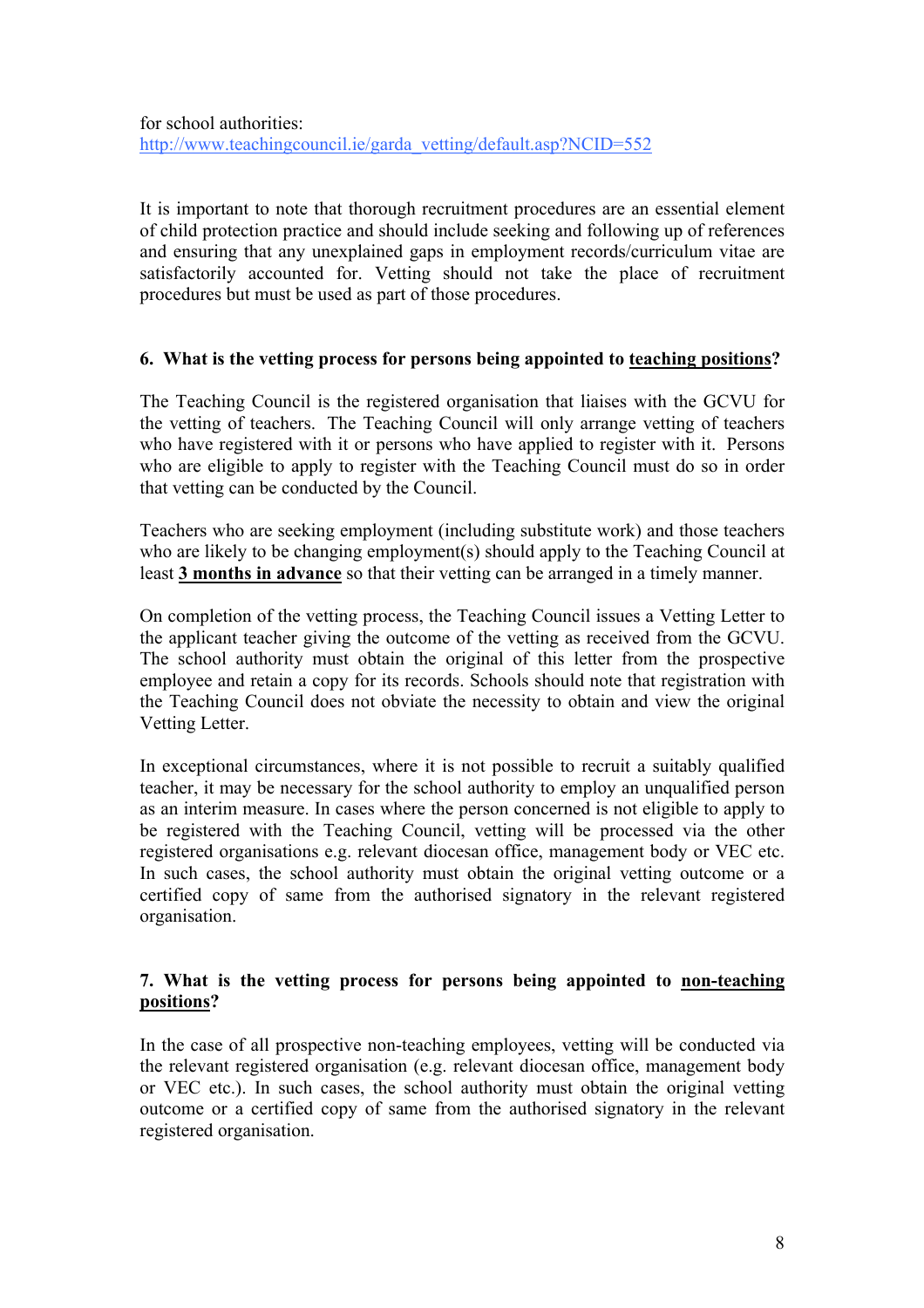It is the relevant diocesan office that co-ordinates the submission of vetting applications for primary schools under catholic patronage. Accordingly, all applications from those schools should be forwarded by the school contact person to the diocesan office, for onward transmission by its authorised signatory to the GCVU.

The Church of Ireland Board of Education co-ordinates vetting applications for the primary schools that it represents. Accordingly, all applications from those schools should be forwarded by the school contact person to the Church of Ireland Board of Education, for onward transmission by its authorised signatory to the GCVU.

In most other cases the relevant management body or VEC coordinates the submission of vetting applications to the GCVU.

#### **8. Do student teachers need to be vetted?**

If a student teacher has or may have unsupervised access to children or vulnerable adults then he/she must be vetted. Where vetting is arranged for student teachers through the relevant Training College/University, the school authority must obtain the original vetting letter outlining the outcome of vetting which the student teacher has received from the Training College/University.

In the absence of such a document the vetting shall be conducted through the school authority's relevant registered organisation i.e. the diocesan office, the management body or VEC etc. In such cases, the school authority must obtain the original vetting outcome or a certified copy of same from the authorised signatory in the relevant registered organisation.

#### **9. What is the vetting process for other persons (non-employees) such as volunteers, sports coaches etc.?**

Many schools avail of the services of other persons (non-employees) such as sports coaches, volunteers etc to assist in and support school activities.

The vetting requirements being introduced in this circular apply to any such persons that have or may have unsupervised access to children or vulnerable adults. These vetting requirements will assist schools in assessing the suitability, from a child protection perspective, of any such persons to work with children or vulnerable adults. A school authority may also separately determine that it is necessary to check references or past work experience of such persons before they are engaged in any capacity. If a school authority has any doubts about the suitability, from a child protection perspective, of any such persons to work with children or vulnerable adults then they should not be engaged in any capacity. The final decision on the suitability of such persons rests with each school authority.

In introducing vetting requirements the Department recognises that many sports coaches etc. have recently been vetted by their respective sporting organisations e.g. GAA, IRFU, FAI etc. The approach taken in this circular is that such persons are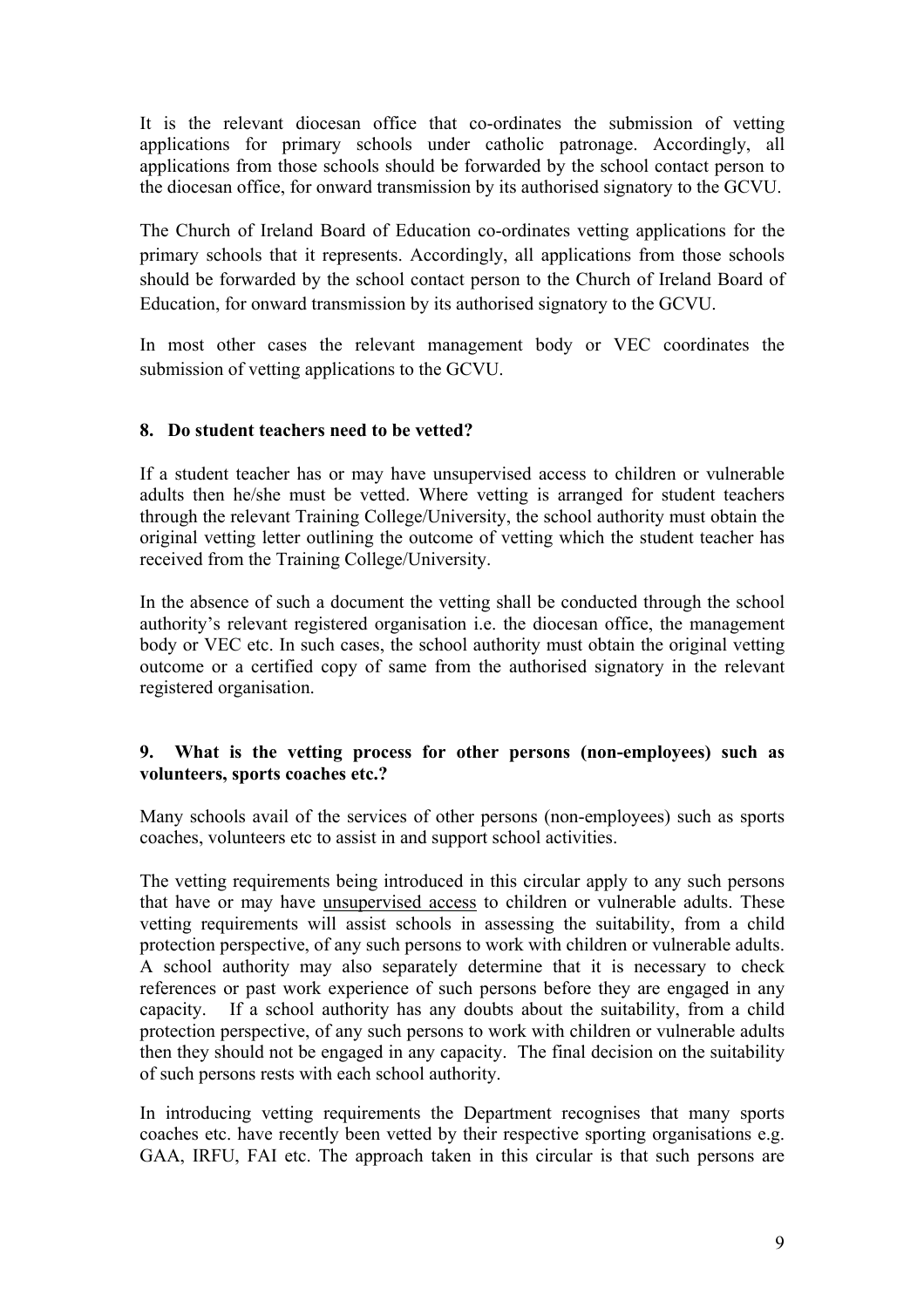vetted via their relevant sporting/voluntary organisation rather than having replication of the vetting process across many schools.

Having regard to the above, this circular now requires that all persons who are not employees, such as volunteers, sports coaches, etc and who have, or may have, unsupervised access to children or vulnerable adults must be vetted unless they have already been vetted within the previous 5 year period. The 5 year period will be kept under review having regard to the capacity of the GCVU. School authorities will be notified in the future of any changes in this timeframe*.*

Where the person comes within the ambit of a sporting or voluntary organisation and where vetting has been carried out via the organisation concerned, the school authority must obtain confirmation of same. National organisations such as the GAA, FAI and IRFU will be providing their sports coaches etc. with a letter confirming that s/he has been vetted by the organisation and that it is satisfied that the vetting outcome does not preclude the person concerned from working with children or vulnerable adults. In such cases, the school authority must view and record that it has viewed this letter. It must also, separately, obtain proof of identity of the individual concerned. If the school authority has any queries it must contact the headquarters of the relevant sporting or voluntary organisation.

In cases where the above documentation is not available, the vetting must be arranged by the school authority via its relevant registered organisation (e.g. relevant diocesan office, management body or VEC etc.).

School authorities should always be cognisant that the responsibility to provide a duty of care towards the pupils in the school remains that of the school authority.

#### **10. Who must complete the Statutory Declaration and Form of Undertaking at Appendix 2 of this circular?**

As an additional safeguard, the child protection related Statutory Declaration at **Appendix 2** must be provided to the school authority by all persons being appointed to teaching and non-teaching positions of any duration unless the person has previously provided the school authority with a statutory declaration which was made during the same or previous calendar year. The school authority must obtain and view the original statutory declaration and retain a copy of it for its own records. A Statutory Declaration is regarded as valid if made in the same or previous calendar year and therefore may be retained by the applicant for use in other employments as required.

In addition, an associated undertaking (which is specific to the employing school) must be signed by all persons prior to appointment to any teaching or non-teaching position of any duration. For administrative ease, the Department's payroll appointment forms will incorporate this undertaking. However, for any appointment (teaching or non-teaching) that does not require completion of a payroll appointment form, the Form of Undertaking at **Appendix 2** must be completed by the prospective appointee prior to commencing employment. A Form of Undertaking is regarded as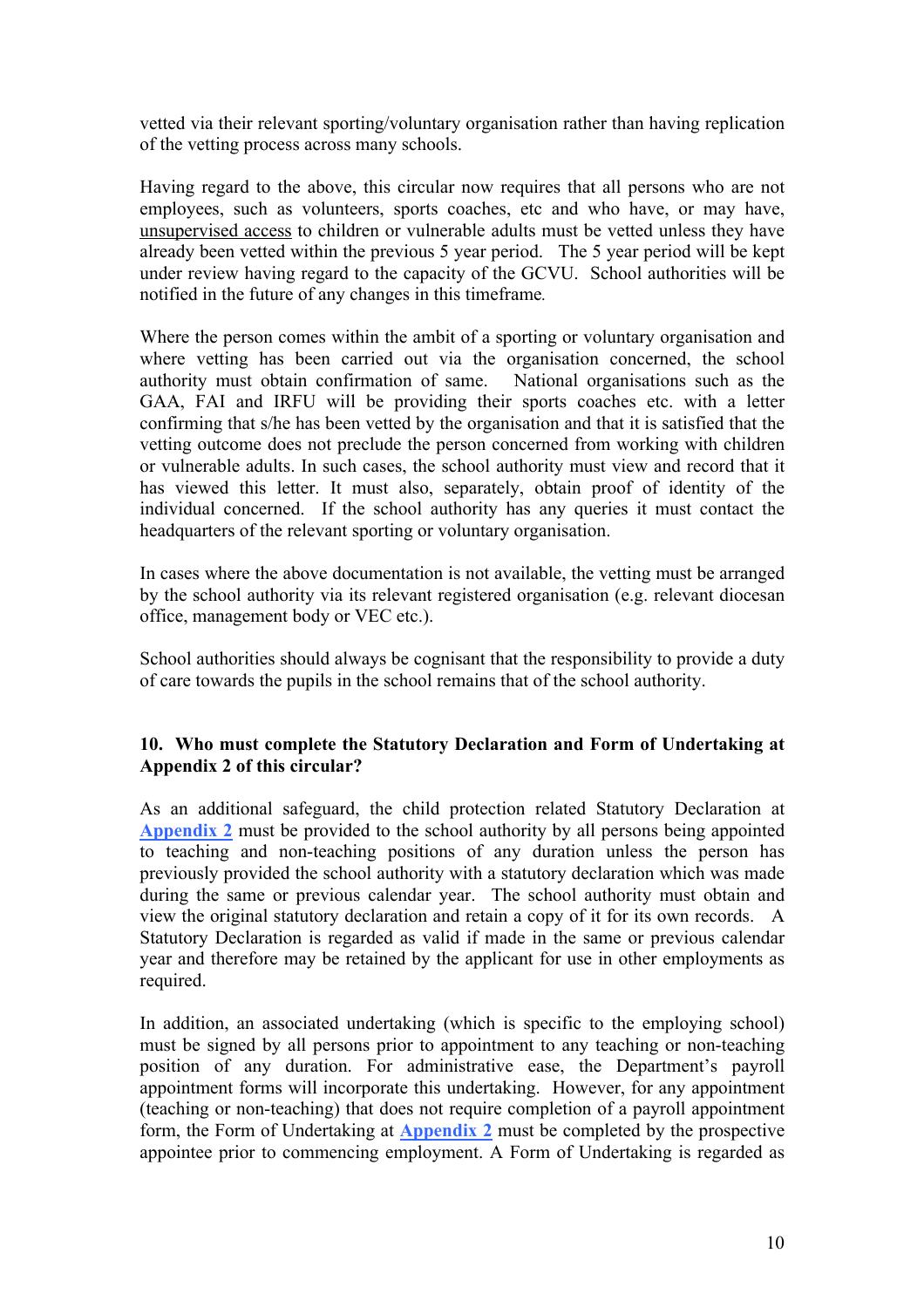valid for other appointments to the same school if signed within the same or previous calendar year. The Form of Undertaking must be retained by the school authority.

The above requirements to provide a statutory declaration and associated undertaking apply in respect of all types and duration of employment (e.g. full-time, part-time, substitute etc.).

#### **11. What is the position in relation to the vetting of existing teachers?**

Discussions are at an advanced stage with the relevant education stakeholders on how best to introduce the vetting of existing members of teaching staff (i.e. those teachers who are not changing employment) who have not yet been vetted. A key factor in relation to the commencement of such a process is the capacity of the GCVU and the Teaching Council. Subject to these capacity issues being addressed, it is envisaged, at this stage, that the vetting of existing members of teaching staff will commence, on a phased basis, in early 2011 as the expansion of service by the GCVU is rolled out. It is intended that the vetting of existing non-teaching staff will follow a similar timeline. Further guidance on the vetting of existing teachers will be issued in due course.

#### **12. What is the position in relation to the vetting of existing non-teaching staff?**

It is intended that the vetting of existing non-teaching staff will follow a similar timeframe to that set out above for the vetting of existing members of teaching staff. Further guidance on the vetting of existing non-teaching staff will be issued in due course.

#### **13. What is the position in relation to the vetting of persons employed in the conduct of the annual state examinations?**

At present, there is no change to the existing position. The State Examinations Commission will be separately engaging with the relevant stakeholders in relation to vetting requirements for persons employed in the conduct of the annual state examinations. These discussions will have regard to the particular operational and logistical factors associated with the state examinations. The State Examinations Commission will give advance notice to school authorities in relation to any changes arising from these discussions.

#### **14. Is there more detailed guidance available on the vetting process?**

An indicative guide to the respective roles of the school contact person and the authorised signatory in the registered organisation (diocesan office, management body, VEC etc) is set out at **Appendix 3** of this circular.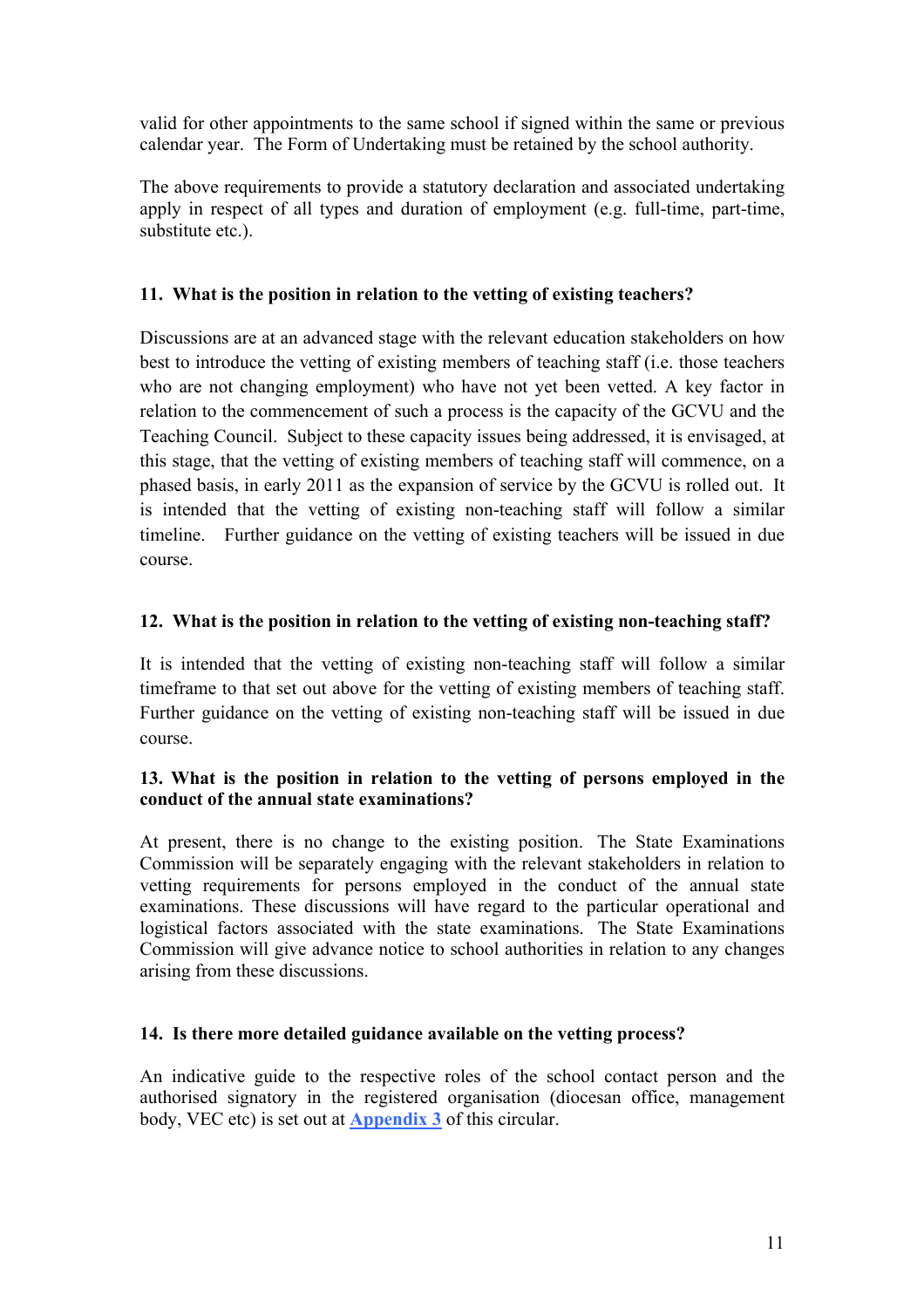# **Appendix 2**

## **Statutory Declaration**

This statutory declaration must be completed prior to a person being appointed to any teaching or nonteaching position with a school authority unless the person being appointed has previously provided that school authority with a statutory declaration which was made during the same or previous calendar year.

 $\qquad \qquad \text{of,} \qquad \qquad \qquad \qquad \text{of,}$ 

in the county of **example 2** aged eighteen years and upwards do SOLEMNLY AND SINCERELY DECLARE as follows:-

 $\mathcal{L}_\mathcal{L} = \mathcal{L}_\mathcal{L} = \mathcal{L}_\mathcal{L} = \mathcal{L}_\mathcal{L} = \mathcal{L}_\mathcal{L} = \mathcal{L}_\mathcal{L} = \mathcal{L}_\mathcal{L} = \mathcal{L}_\mathcal{L} = \mathcal{L}_\mathcal{L} = \mathcal{L}_\mathcal{L} = \mathcal{L}_\mathcal{L} = \mathcal{L}_\mathcal{L} = \mathcal{L}_\mathcal{L} = \mathcal{L}_\mathcal{L} = \mathcal{L}_\mathcal{L} = \mathcal{L}_\mathcal{L} = \mathcal{L}_\mathcal{L}$ 

 that to the best of my knowledge and belief there is nothing, from a child protection perspective, in relation to my conduct, character or personal background of any nature that would adversely affect the position of trust in which I would be placed in relation to children or vulnerable adults by virtue of my appointment to any teaching or non-teaching position in any recognised primary or post-primary school or any other state funded centre of education for children or vulnerable adults.

Within a child protection context:

- I hereby confirm my irrevocable consent to each of the employing school authorities to the making of such enquiries as they deem necessary in respect of my suitability for the post(s) in respect of which the applications are made.
- I hereby accept and confirm the entitlement of each of the employing school authorities to reject my application or terminate my employment (in the event of a contract of employment having been entered into) if I have omitted to furnish the school authority with any information relevant to my application for the position or my continuing employment with the school authority.
- I understand that any false or misleading information submitted by me in relation to my application for a position or my continuing employment with each of the school authorities will render me liable to automatic disqualification or render me liable to dismissal, if employed.

And I make this solemn declaration conscientiously believing the same to be true and by virtue of the Statutory Declarations Act 1938."

| Signed:     |                                 |          | Date:                    |                     |  |
|-------------|---------------------------------|----------|--------------------------|---------------------|--|
| Applicant   |                                 |          |                          |                     |  |
| Print Name: |                                 |          |                          |                     |  |
|             | Declared before me              |          |                          | $[name\ in$         |  |
|             | capitals]<br>a                  | [notary] | public [commissioner for |                     |  |
|             | $oaths$ [peace]<br>solicitor by |          | commissioner]            | <b>[practising]</b> |  |
|             | *who is personally known to me, |          |                          |                     |  |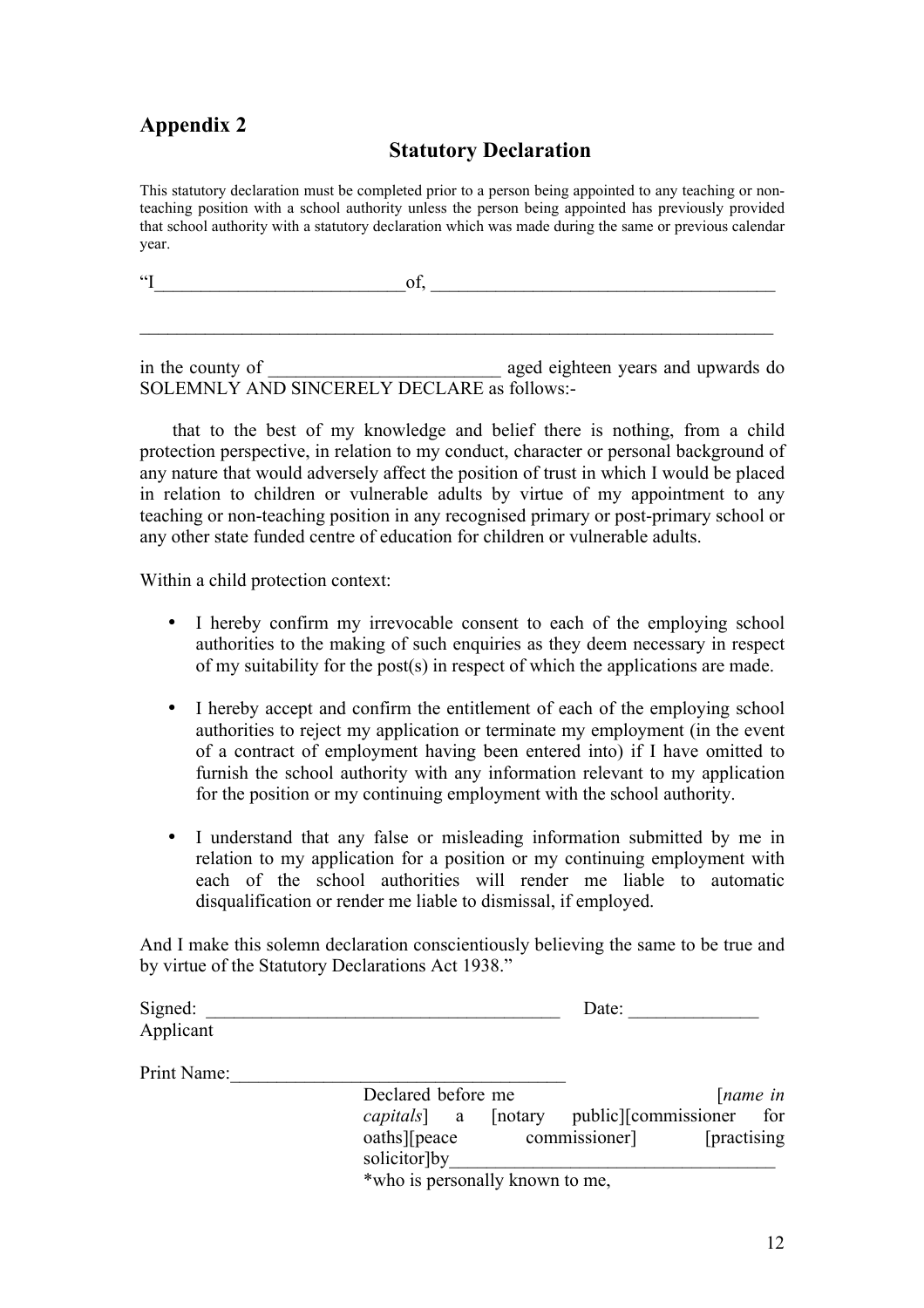or \*who is identified to me by who is personally known to me,

#### Or

\*whose identity has been established to me before the taking of this Declaration by the production to me of passport no. [*passport number*] issued on [*date of issue*] by the authorities of [*issuing state*], which is an authority recognised by the Irish Government]

#### Or

National identity card no.[*identity card number*] issued on [*date of issue*] by the authorities of [*issuing state*] [which is an EU Member State, the Swiss Confederation or a Contracting Party to the EEA Agreement]

#### Or

[Aliens Passport no. (*document equivalent to a passport*)[*passport number*] issued on [*date of issue*] by the authorities of [issuing state] which is an authority recognised by the Irish Government]

#### Or

Refugee travel document no. [*document number*] issued on [*date of issue*] by the Minister for Justice, Equality and Law Reform]

#### Or

Travel document (other than refugee travel document) [*document no.*] issued on [*date of issue*] by the Minister for Justice, Equality and Law Reform

at

in the City/ County of

on the day of 20

 $\mathcal{L}_\text{max}$  , and the set of the set of the set of the set of the set of the set of the set of the set of the set of the set of the set of the set of the set of the set of the set of the set of the set of the set of the **\*Practising Solicitor / Commissioner for Oaths / Notary Public / Peace Commissioner \* Delete as appropriate** 

**Note**: Further information in relation to Commissioners for Oaths and Peace Commissioners is available on www.citizensinformation.ie .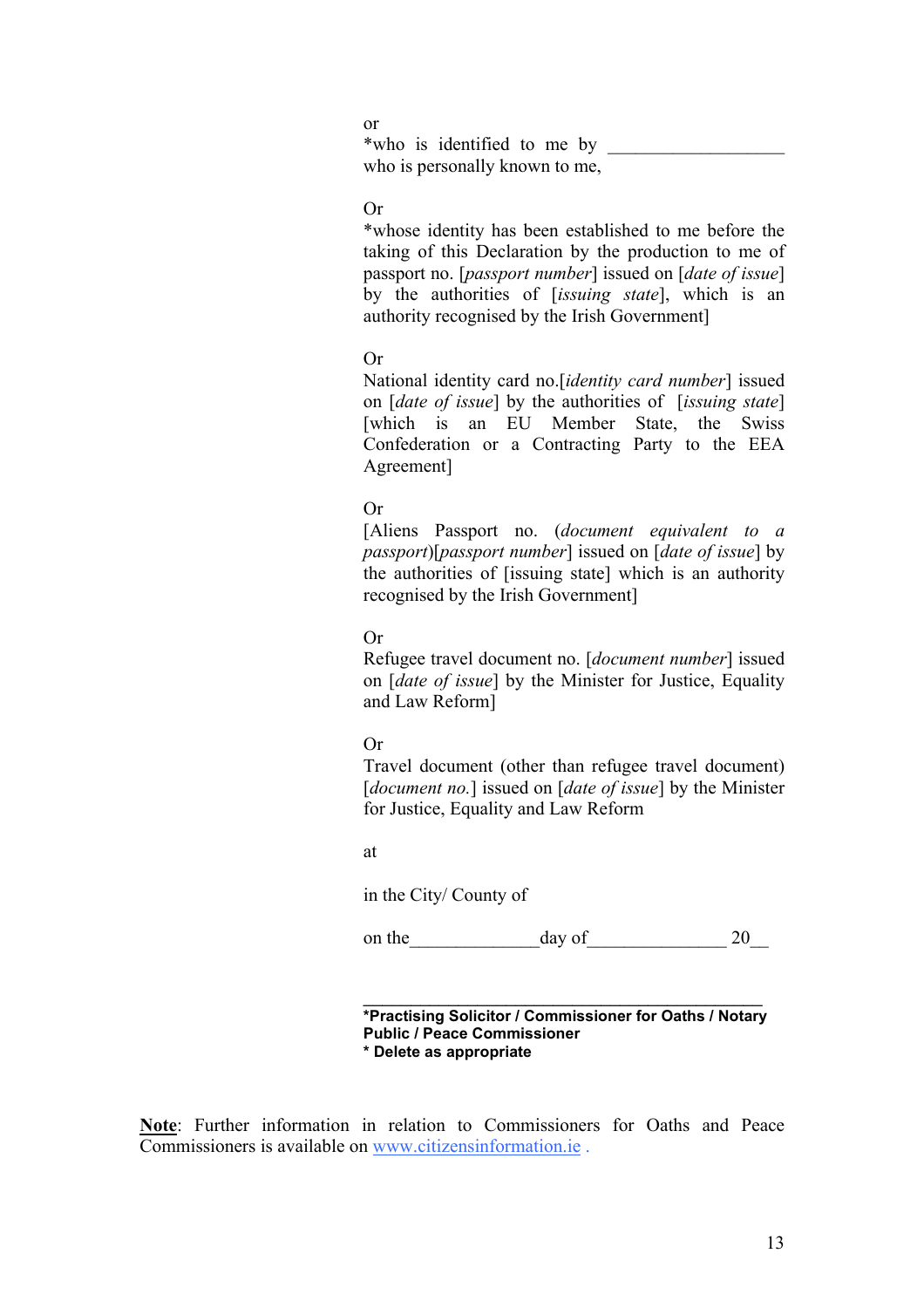## **Form of Undertaking**

For administrative ease, the Department's payroll appointment forms will incorporate this undertaking. However, for any appointment (teaching or non-teaching) that does not require completion of a payroll appointment form, this Form of Undertaking must be completed prior to the person being appointed unless the person has previously provided this school authority with a Form of Undertaking and associated statutory declaration both of which were made during the same or previous calendar year.

I confirm that, since the date on which I signed the attached statutory declaration, to the best of my knowledge and belief there is nothing, from a child protection perspective, in relation to my conduct, character or personal background of any nature that would adversely affect the position of trust in relation to children or vulnerable adults in which I would be placed by virtue of my appointment to a teaching or nonteaching post in  $\qquad \qquad \text{(insert)}$ name of school authority).

I also undertake to inform the above school authority of any changes to the above stated position that may affect my suitability, from a child protection perspective, for continued employment with the school authority or for any subsequent employment with the school authority.

I acknowledge and understand that any false or misleading confirmation as to my conduct, character or personal background or any failure of mine to inform the school authority of relevant changes that may affect my suitability, from a child protection perspective, will constitute a breach of my contract of employment and may be grounds for summary dismissal by the school authority.

| Signed:<br>Prospective employee                  | Date: |  |
|--------------------------------------------------|-------|--|
| Print Name:                                      |       |  |
| Witnessed by:<br>(on behalf of school authority) | Date: |  |
| Print Name:                                      |       |  |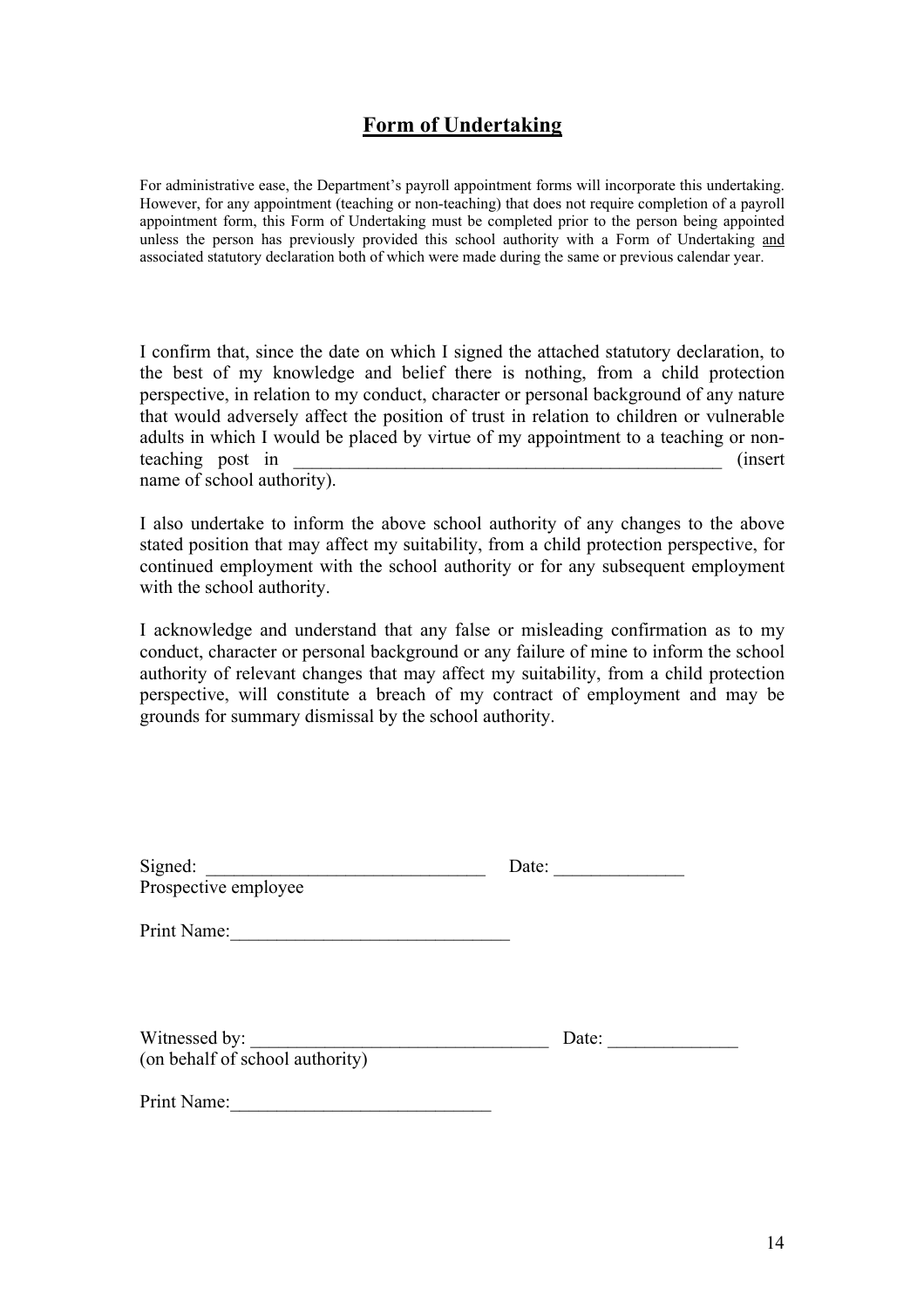# **Appendix 3**

The following is an indicative guide to the respective roles of the school contact person and the authorised signatory in the registered organisation (diocesan office, management body, VEC etc).

The school contact person referred to below is usually the chairperson of the board of management or school principal or a person authorised to deputise for them in their absence.

As confidentiality is absolutely essential in the processing of vetting applications it is vital to ensure that the appropriate security arrangements are in place at all stages of the vetting process to protect the security, confidentiality and integrity of all personal data of applicants. All data must be managed within the statutory provisions of the Data Protection Acts.

Stage 1 School contact person requests vetting.

- The school contact person furnishes the applicant with the official Garda vetting application form. All sections of the Garda vetting application form must be completed by the applicant. In addition the applicant must give his/her written authorisation on the application form.
- Once the school contact person receives the completed form back from the applicant s/he must fully check the information given in the vetting application form.
- Once the school contact person has ensured that the form has been properly completed, s/he should forward it to the authorised signatory in the relevant registered organisation for onward transmission to the GCVU.

Stage 2 Authorised signatory liaises with GCVU

- On receipt of an application from the school contact person, the authorised signatory (in the registered organisation e.g. relevant diocesan office etc.) checks the information contained therein.
- Incorrect or incomplete application forms will be returned by the authorised signatory to the school contact person.
- Properly completed forms are signed by the authorised signatory whose signature is required to authenticate an application and his/her authorised signatory registration number is inserted. The application forms are copied and sent to the **GCVU**
- The GCVU will issue the Garda vetting application outcome directly to the authorised signatory.